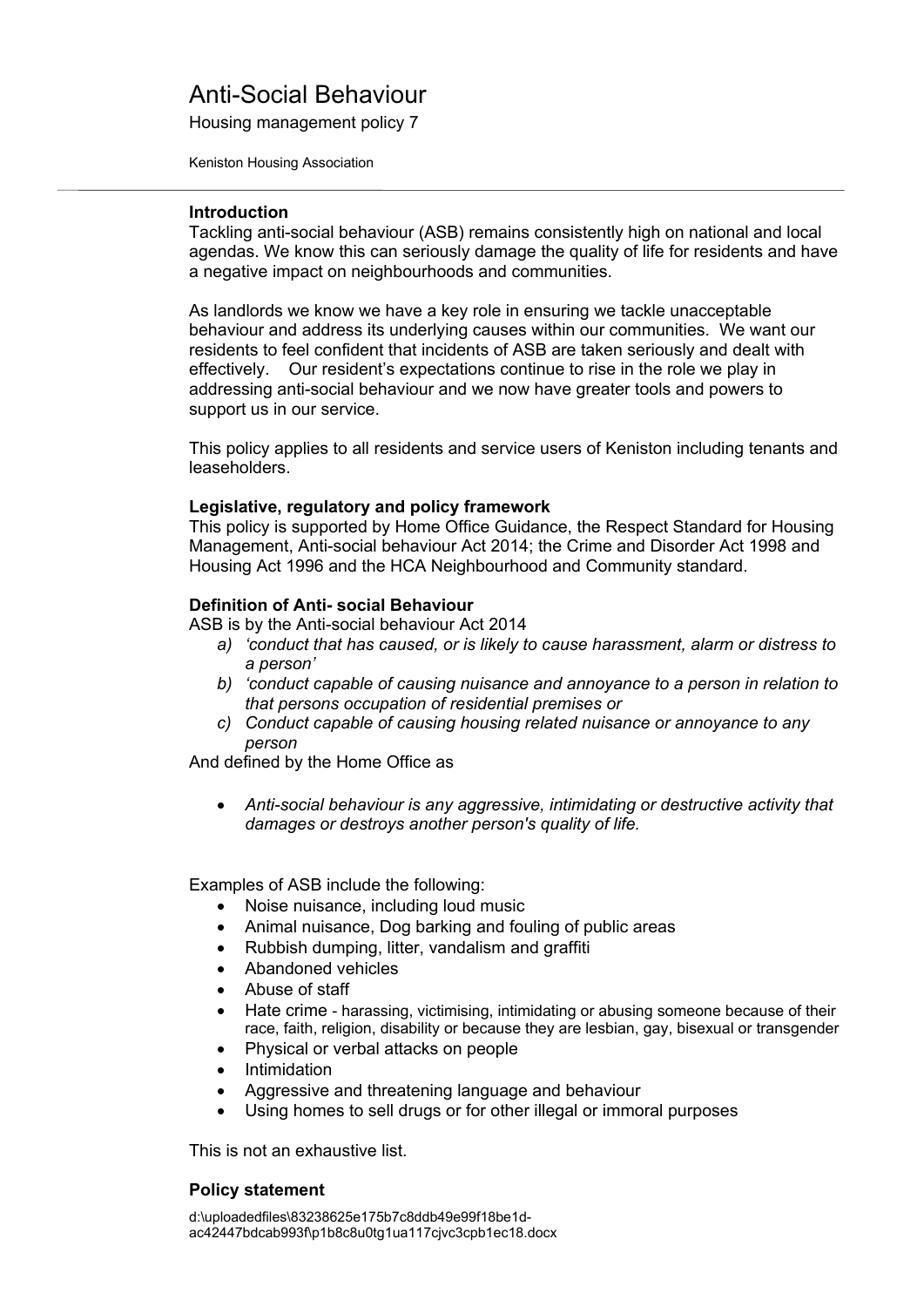Housing management policy 7

Keniston Housing Association

This policy and associated procedure sets out our approach to tackling ASB through prevention, support and enforcement. The key message is that ASB must be tackled not tolerated to improve quality of life for residents. We aim also to take a holistic approach by balancing intervention and enforcement with prevention and support for victims and supporting perpetrators to change behaviours. A whole range of government initiatives and legislation support this message, there is a range of new powers and existing tools will assist us in doing this. We will take action against any kind of ASB in or around the areas in which we own property.

We will protect vulnerable groups by tackling hate crime and domestic violence and work with other agencies to ensure they receive the appropriate support.

We are committed to taking legal action to solve problems of serious and persistent ASB and when other type of action has failed. We will focus on prevention, early intervention, changing behaviour, conflict resolution as well as enforcement using more formal and legal remedies. Our response to proven allegations of ASB will be proportionate and appropriate.

We are committed to putting an end to unacceptable behaviour by tackling underlying causes. Our aim is to take a proactive and innovative approach to prevent ASB through diversionary and community development activities. We aim to empower and reassure residents and will engage and involve residents in order to understand their priorities on a neighbourhood level.

We will take a pro-active role in working with our partner agencies including Community Safety Partnerships to tackle anti-social behaviour within our communities.

We will seek to promote and publicise this policy, to encourage positive perceptions so that our residents have the confidence to report incidents and work with us to tackle ASB. We will ensure all residents can easily report ASB and are kept informed about their case.

## **Responsibilities of Residents**

As Landlord we have a crucial role to play, however we expect our residents understand their responsibilities and show consideration to their neighbours and not to commit, or allow their family or visitors to commit acts of ASB. This includes harassment, noise nuisance, annoyance or disturbance, whether to other residents, their visitors or other people in the area, such as our staff and contractors.

The tenancy agreement and lease are legally binding documents that set out the behaviour that Keniston expects from its residents.

In addition to the legal responsibilities set-out in their tenancy agreement or lease, we will encourage all residents to:

- Report all incidents of ASB, harassment and domestic abuse.
- Report all crimes, including threats or acts of violence, to the Police.
- Take responsibility for minor personal disputes with their neighbours and to try to resolve any such problems themselves, where appropriate, in a reasonable manner, for example via a local mediation service.

d:\uploadedfiles\83238625e175b7c8ddb49e99f18be1dac42447bdcab993f\p1b8c8u0tg1ua117cjvc3cpb1ec18.docx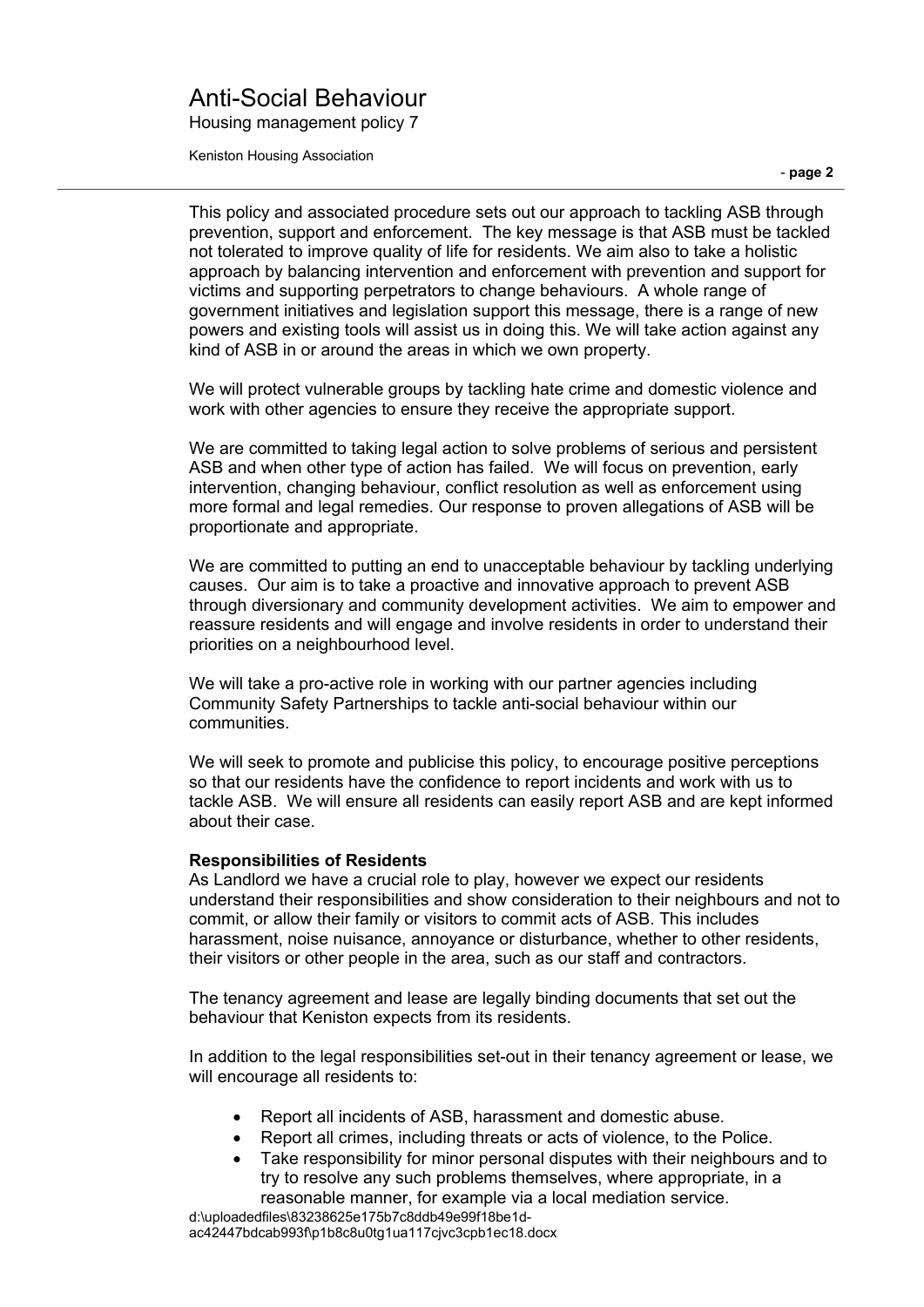Housing management policy 7

Keniston Housing Association

- Tenants should have a degree of tolerance of the different lifestyles of others. Examples may include food smells, babies crying or religious practices.
- Work with us and our partners to resolve disputes/issues, for example by providing witness statements, attending court etc.

## **Our responsibilities**

We aim to provide clear information to residents about how to report incidents of ASB and provide a wide variety of ways to report incidents.

We will respond to incidents of ASB and offer to interview individuals reporting ASB either by telephone or face-to-face, in accordance with the severity of the case:

- High risk which is likely to result in further abuse or violence and includes hate related incidents (based on race, sexual orientation, gender, disability, religion, age, etc.) domestic abuse, physical violence, arson and sexual offences, drug use, dealing and solvent abuse, alcohol related behaviour – we will respond and offer an interview to take place within 1 working day
- Medium risk which has a direct impact on the individual or their household and includes noise, verbal abuse, threats & intimidation, criminal damage (including graffiti & vandalism), pets and /or animal nuisance, rowdy behaviour, prostitution, unsanitary conditions, misuse of communal areas/ public space or loitering (including youth disorder). We will respond and offer an interview to take place within 5 working days
- Lower risk which is non personal and can affect the environment and includes nuisance vehicles including car repairs, car damage including theft from cars, litter, rubbish, fly tipping, garden nuisance, misuse of communal areas including blocking access / exit in communal areas. We will respond and offer an interview to take place within 10 working days

These categories are in accordance with guidance from the Department for Communities and Local Government concerning policy on housing issues.

We aim to deal quickly and effectively with all cases to resolve them at the earliest opportunity and keep complainants advised of progress on their case. All parties in an ASB case will be treated fairly and listened to on an equal basis. Counter allegations will be treated as separate cases and action will be taken based on the evidence available. We will consider legal action against a leaseholder or tenant and pursue court action if no effort is made to amend behaviour and complaints continue to be received.

## **Support of Complainants and Witnesses**

We will assess each complaint of ASB that we receive to assess the risk of harm to the victim and their vulnerability, as well as identify the effect the ASB is having on the victim, particularly if there are repeated incidents to ASB that are having a cumulative effect on their wellbeing.

We will provide appropriate and sufficient support tailored to victims and witnesses. Reports of ASB will be dealt with promptly, keeping all parties informed and referring to appropriate support partner agencies where necessary. We aim to build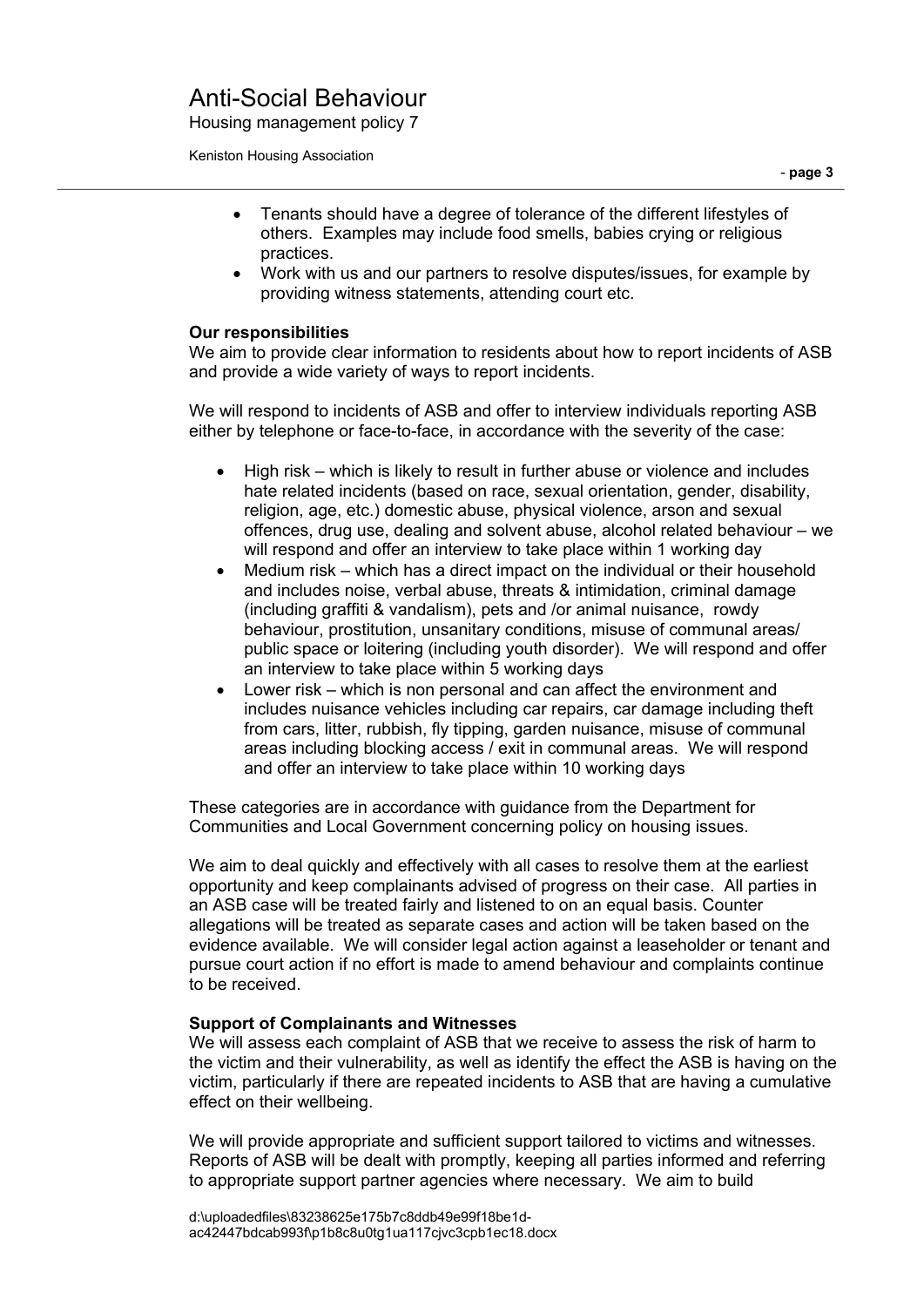Housing management policy 7

Keniston Housing Association

confidence in residents in coming forward to report ASB by dealing quickly, sensitively and appropriately with all proven allegations of ASB

Using informal and formal remedies available we want to encourage residents to feel confident and safe to report incidents. We build in case review dates and complainants will receive regular updates of progress of their case. We also aim to minimise burdens on complainants in collecting evidence. We may use professional witnesses in serious cases of ASB affecting members of the community if there is not enough eyewitness evidence or it is too dangerous to involve our own staff.

We will make it easy for residents to report problems by offering a variety of methods to report ASB, and where requested keep the identity of the complainant confidential whenever possible, except when pursuing the case to court. Keniston will use other methods to gather evidence of ASB where witnesses are reluctant to provide evidence in court proceedings.

We will record anonymous reports, but can only take action where ASB can be substantiated or additional evidence can be gained.

In all cases we will consider support needs and vulnerability of the complainant and the alleged perpetrator.

Generally, we will pursue an action plan in agreement with the complainant, but there may be occasions where it is serious enough that we have little option but to pursue the perpetrator, conversely it is acknowledged that a complainant may wish us to take action against a perpetrator that we feel is not proportionate to the incident.

We will ask tenants what their expectations are and manage those expectations by being clear at the outset of the powers and likely outcomes that can be achieved.

If a tenant's home has been damaged as a result of acts of crime, harassment, and anti-social behaviour we will prioritise and carry out the necessary repairs as having "emergency" status at the same time carrying out any recommended security work such as fitting security locks and bars to doors and windows

Where tenants are living in fear or harassment or intimidation, at the discretion of the management, offer alternative accommodation, either temporary or permanent, and if this is recommended by the Police and appropriate accommodation is available, or provide support in securing alternative accommodation through other agencies

We will report any safeguarding incidents to the relevant Local Authority for investigation.

#### **Prevention of ASB**

We aim to reduce incidences of ASB on our estates in a variety of ways.Whenever possible, we will ensure transfer and lettings policies seek to minimise further risk of ASB working towards balanced communities. Some vulnerable people are disproportionately susceptible to ASB. We will identify, assess and respond to protect vulnerable residents.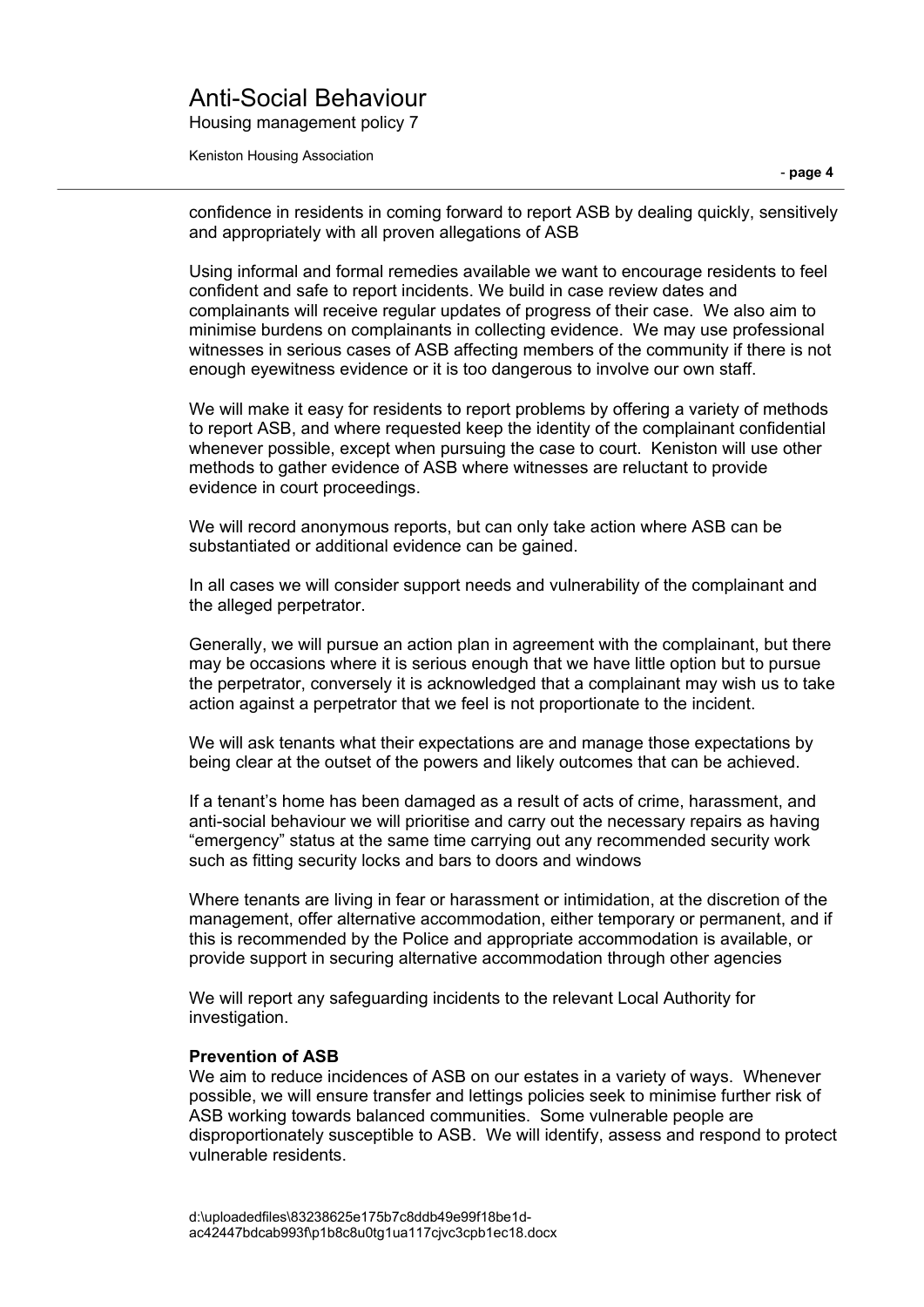Housing management policy 7

Keniston Housing Association

We will involve residents in initiatives that promote community cohesion, provide diversionary activities in partnership with specialist agencies.

Early intervention can be very effective and in many incidences ASB can be stopped when challenged early enough. Wherever possible we will use non-legal intervention measures. These can include mediation, verbal and written warnings, acceptable behaviour contracts, parenting contracts, good neighbour agreements and family intervention projects. Often these measures will be undertaken in partnership with local agencies.

Where the case is either serious and/or criminal or other intervention has failed to stop or prevent persistent ASB, we will pursue legal action. These can include civil injunctions, criminal behaviour orders and possession action

Criminal cases will be referred to the Police to deal with. Where the individual who reports ASB wishes to pursue their own action to resolve a problem of ASB and we feel there is sufficient evidence to do so, we will provide advice and support to assist them.

### **Dealing with perpetrators**

Our response to proven allegations of ASB will be proportionate and appropriate and will address ASB through effective preventative action and early intervention. We will use legal action against perpetrators when appropriate but will offer a provision of support for perpetrators.

Our initial intervention will aim to stop the problem behaviour, prevent re-occurrence and achieve effective and long-lasting solutions. Early intervention can prevent behaviour escalating to a more serious level. There may be significant underlying problems and we will work alongside other methods such as floating support to minimise eviction.

We aim to provide a balanced approach between protecting the quiet enjoyment of the community with helping individuals to sustain their tenancies by addressing the ASB. We will use eviction against those that persistently commit acts of ASB and have refused to take any offers of support, or where all other enforcement methods have failed, or where there is a serious risk to others.

We acknowledge that our staff, agents and contractors are entitled to work in an environment that is safe, secure and free from fear of violence, threats of violence and abuse. Any such behaviour directed at staff, residential staff, agents and contractors is deemed to be unacceptable and appropriate action will be taken against those responsible.

### **Partnership working**

We will adopt a multi-agency approach working with existing partnerships formed at a local level with statutory and other appropriate agencies. In this way we will benefit from sharing expertise and resources. The sharing of information is vital to tackle ASB and essential to ensure the requirements of the Anti-social behaviour Act 2014 are fully met.